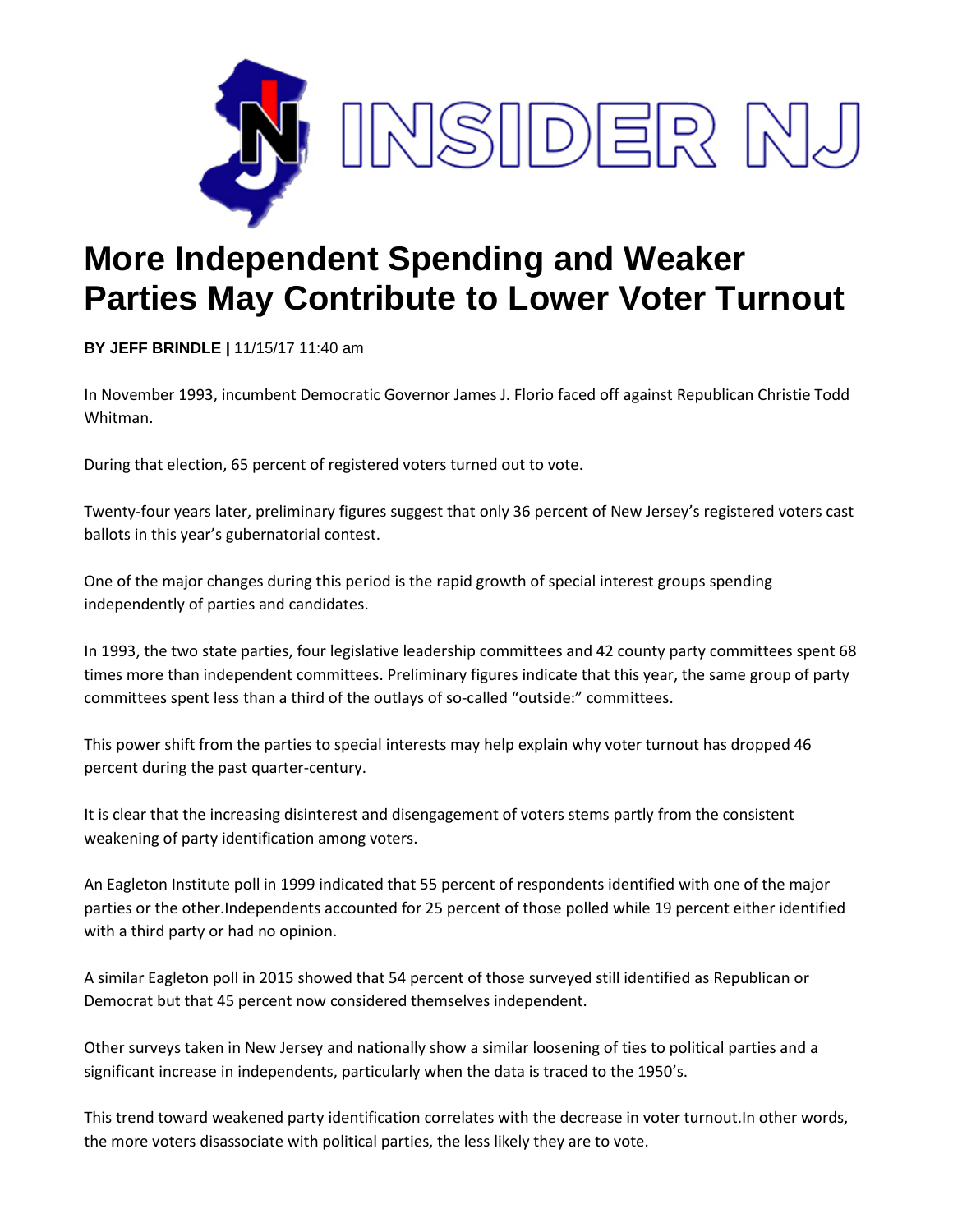During the past two decades, party organizations have taken a beating because of legislation enacted nationally and in New Jersey, and due to federal court decisions.

The Bipartisan Campaign Reform Act of 2002, known as McCain Feingold, cut off soft money to national parties and redirected it toward independent groups.This reform, along with the U.S. Supreme Court's decision in Citizens United (2010), served as a catalyst for the growth in independent spending at the national level, which since has filtered down to the State and even local levels.

In New Jersey, an overly complicated pay-to-play law enacted in 2005 made matters worse for the state's political party entities.Though well intended, it had the effect of redirecting public contractor money to special interest PACs and independent groups.These groups are exempt from the law.

No better illustration of the current state of affairs can be found than in this year's gubernatorial and legislative elections.In the general election, with only 36 percent of voters turning out, over \$30 million was spent by independent groups in the gubernatorial and legislative contests.

If the primary election and pre-primary period are included in this calculation, more than \$41 million was spent by outside groups- a new high. Keep in mind that the final number will be higher when late spending is tallied up.

The majority of independent spending took place in five legislative districts, with the bulk of that spending targeted toward the 3rd legislative district, where at least \$12.6 million was spent by outside groups. Even though the spending total for the district still is preliminary, the figure already has more than doubled the previous state high for spending in a legislative district.

The gubernatorial contests also attracted significant independent spending, primarily by the Republican Governors Association and the Democratic Governors Association.They spent \$10.6 million.

Millions of dollars of independent issue ad spending even took place in the pre-primary period by groups supporting six potential and actual candidates.

The \$41 million in spending by independent groups so far on this year's elections dwarfs that of spending reported by the two state party committees, the four legislative leadership committees and the 42 county party committees.Combined spending by these entities totaled \$12 million through September 30.

Did the fact that independent groups spent more than triple the party committees have anything to do with the 36 percent turnout?

Skeptics should consider that when 65 percent of all voters turned out for the 1993 gubernatorial election, party committees spent 68 times more than independent groups- \$38 million versus \$536,837 in 2017 dollars.

This trend in increased independent group influence should be alarming to those concerned with accountability in elections as well as with the increasingly anemic voter turnout in New Jersey.

One way of counteracting this growing influence of outside, independent groups is to strengthen political parties, require registration and disclosure by independent organizations and reform pay-to-play.